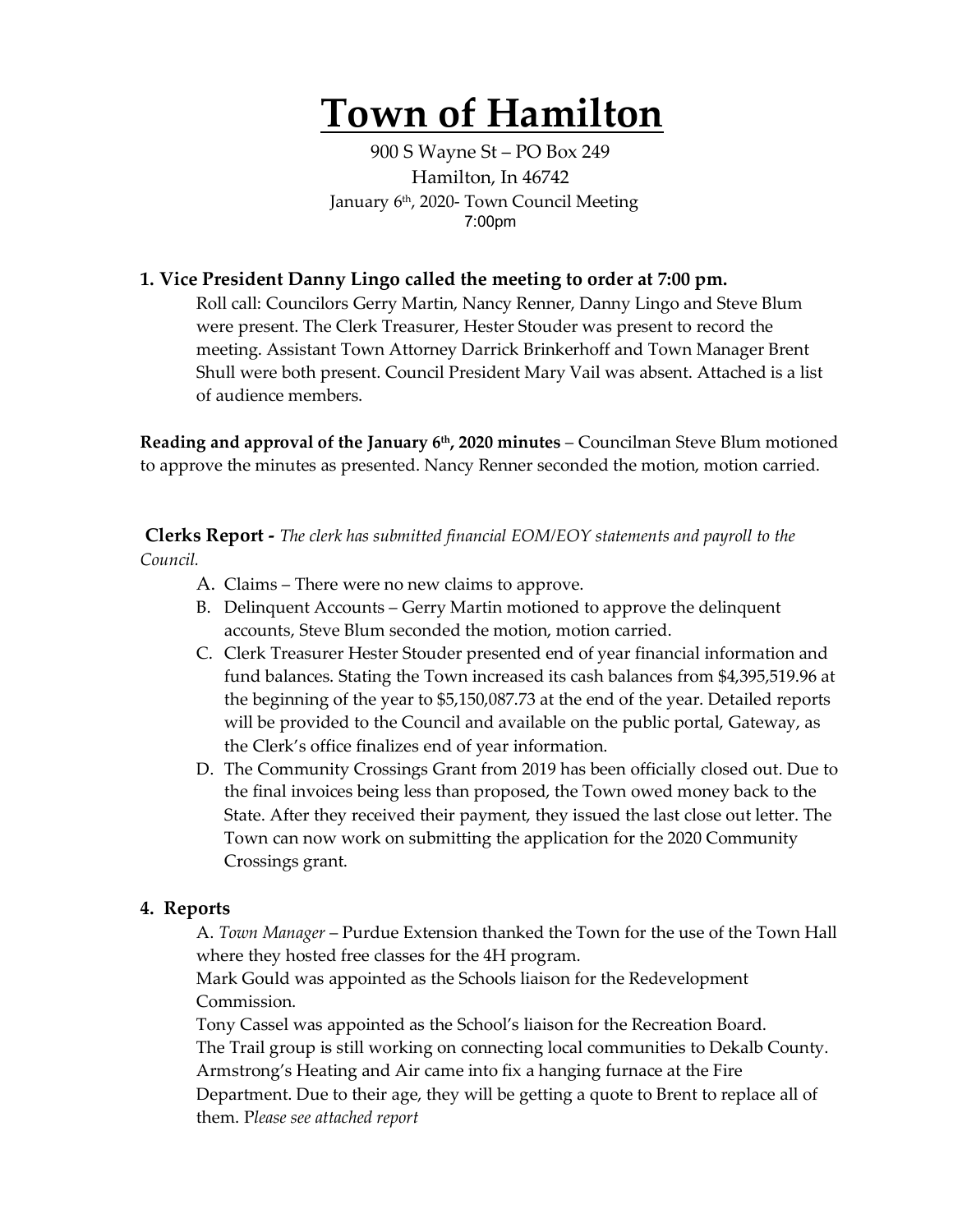B*. Street Department* – The department has been working on cleaning catch basins, filling potholes, and taking care of trees that have fallen at Fish Creek Trail. Roof and bridge replacement quotes were received and handed over to the Town Manager. *Please see attached report*

C**.** *Police Department –* Brent and Jermy are working on ideas for the remodeling work at the Police Department. Once they have a plan in place, they will add the work that needs done at the Town Hall and put it out for bid. Progress is being made on the boat that will be used for Marine Patrol. The department has started a drone racing program at the school as part of their community outreach program. *Please see attached report.*

D**.** *Water Department* – Ben Krafft of Krafft Water Solutions will reduce his contractual amount from \$4,000 per month to \$3,000 starting In February. The reduction is a result of the current utility employees handling most of the daily operations, leaving Mr. Krafft's workload less than originally anticipated. Brad is waiting on more information/cost on High Surface Pump #2 needing repaired or replaced in the next 2 years.

Macallister's provided a quote on replacing the heater strip in the transfer box for \$500. They have agreed to provide the labor if we purchase the part. *Please see attached report.* 

#### **5. Old Business –**

A. No old business was brought before the board at this time.

# **6. New Business –**

A. Water Rate Study – Clerk Treasurer Hester Stouder presented 2 quotes from the 3 she solicited. Baker Tilly who Umbaugh merged with, quoted a rate study in the range of \$6,500 - \$7,500. Financial Solutions Group presented a formal quote that would not exceed \$5,000. Londe Witte was asked but did not provide a quote. With the two available, the Clerk said she has worked with both companies and said either one would do a great job. After reviewing the information, Councilman Steve Blum motioned to accept the quote from Financial Solutions Group for the 2020 utility rate study not to exceed \$5,000.00. Gerry Martin seconded the motion, motion carried.

B. Fish Creek Trail Bridge Replacement – Town Manager Brent Shull presented 3 quotes for the 2 bridges being replaced. Herb Howard Construction was \$17,242.00, MSG Enterprises \$16,404.32 and Services By Stouder, \$27,910.72.

Councilmember Danny Lingo asked about the specs and why galvanized material wasn't used with a factory right in Hamilton that could do it. Brent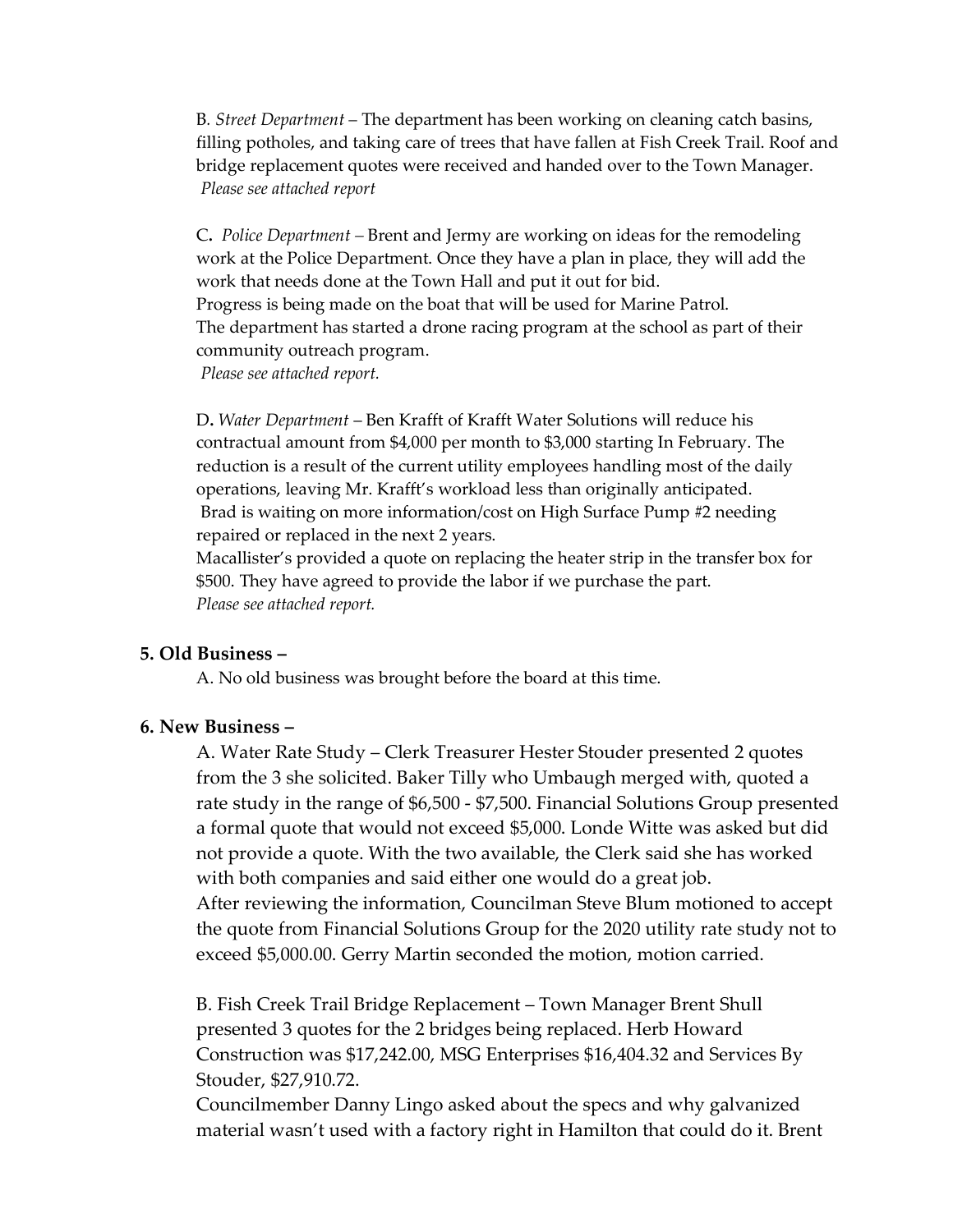said the prints from 2001 when the bridges were constructed, were used for contractors to bid from, so the "nature" theme would be maintained. However, they did specify grade A treated lumber should be used. A quote was not approved at this time, instead Town Manager Brent Shull said they will be handed over to the Town Attorney for review and back on the March agenda.

C. Roof Quotes for Street Department – Town Manager Brent Shull provided 2 quotes for replacing the roof at the Street Department. Myers Construction Was \$18,226.00, Herb Hoard Construction \$17,875.00 and Fritch Construction Did not provide a quote.

These too were taken under advisement and will be on the March agenda for Approval.

D. Boardable software and hardware for paperless system –

Tow Manager Brent Shull proposed the idea of a TV in the Council Room To project information the Council is viewing. This would allow the audience to see what is being discussed. Even though it is within the Town Managers spending authority, the Council approved him spending no more than \$700 for a TV in the Council room.

Town Manager Brent Shull then explained how Boardable worked, saying it would make a paperless meeting possible. All information used during meetings could be stored in one place with access thru an App. It would cost around \$1,500 per year.

He went on to say he would like to purchase IPAD style computers for use during the meetings. On these laptops would be the Boardable App hosting information needed during the meeting and reports, etc. from the prior meetings. (Only what is uploaded to the app.) This would cut down on paper use and waste.

The Council reviewed the cost and asked if they would be saving the \$125 it would cost per month. Brent said he felt it would be a great tool for the Council and well worth the money.

Upon further discussion and some hesitancy, Councilman Gerry Martin motioned to approve the boardable software for 1 year. Nancy Renner seconded the motion, motion carried with Steve Blum abstaining, citing he was uncertain about the purchase.

The Council did not want laptops purchased right away because most board members still wanted paper copies during the meeting.